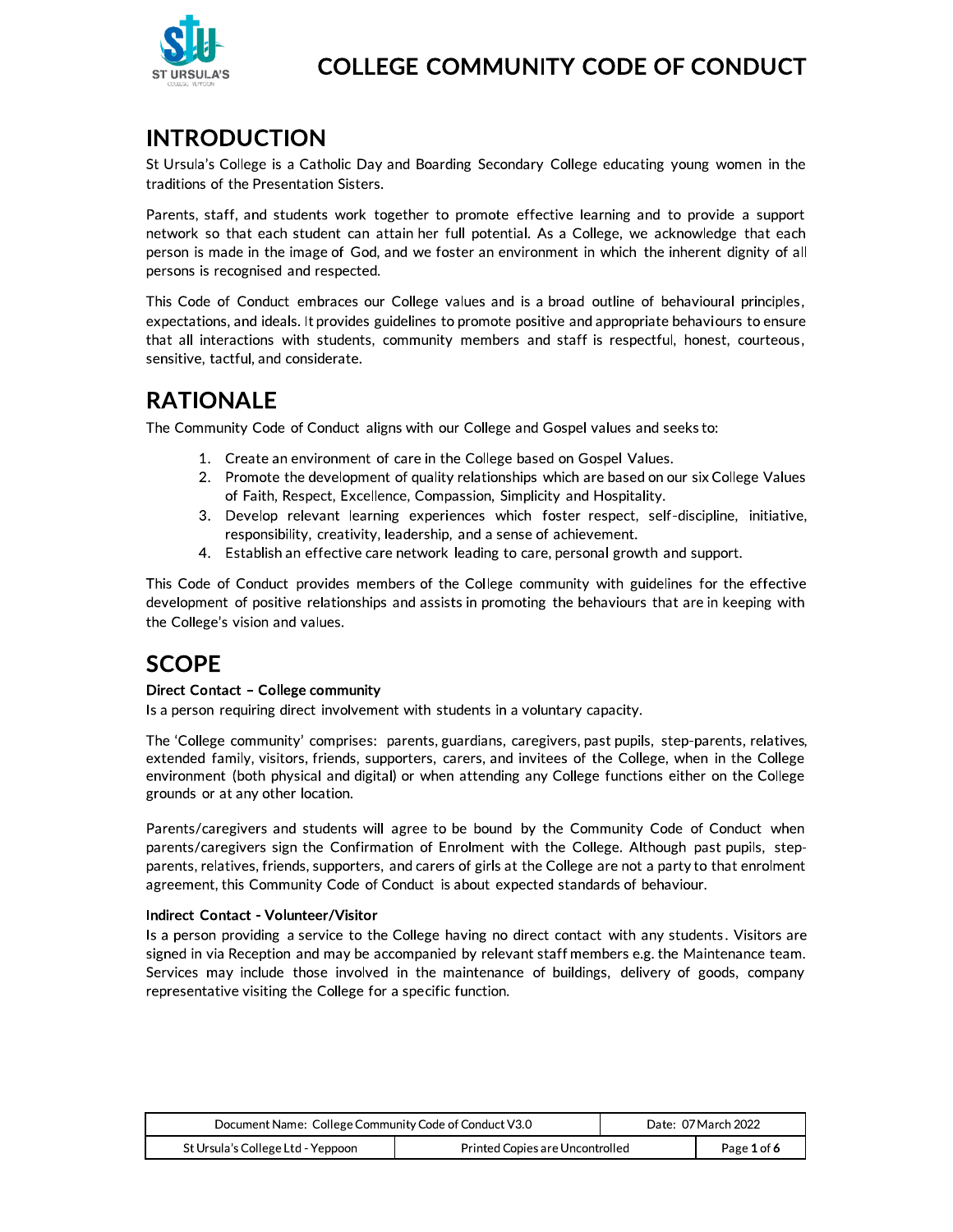

# **COMMUNICATION AND INTERACTION WITH STAFF, OTHER PARENTS AND STUDENTS**

St Ursula's College is committed to open, honest, and timely communication with, and between, all members of the College community. We believe that communication should be respectful, relevant, measured, amicable and sensitive. All members of the College community are expected to interact civilly and respectfully with staff, students, and other parents/caregivers. Written and spoken communication should be courteous and respectful. Abusive language, raising your voice, sarcasm, belittling language, insulting or violent behaviour is not appropriate.

College community members are expected to ensure that relationships and physical contact with students are strictly in accordance with appropriate roles and that favouritism and special treatment are avoided. While interaction between students can be unruly, it is not appropriate to discipline other parents' children while on College grounds, unless there is a reasonable health and safety concern. Physical contact should be avoided unless there is a reasonable health and safety concern.

In some circumstances, parents/caregivers are required by law to advise the College of areas of potential conflict, such as parenting and family court orders. The College expects parents/caregivers to behave lawfully on College grounds and observe the terms of any order, obligation or undertaking to which they are subject.

## USE OF TECHNOLOGY AND SOCIAL MEDIA

Social media can be defined as how we use technology to communicate and connect with others. Despite the range of positive uses for social media, there are also various ethical and legal issues associated with its use. Many people may hold the mistaken belief that anything published online will be without legal consequence. However, all members of the College community should be aware that there are several potential legal liabilities that may arise, particularly in relation to issues pertaining to reputational damage and defamation.

Community members are required to abide by privacy laws and the College's expectations of all community members, by complying with the following:

- Respecting a staff member's professional and personal boundaries, by not using their personal online presence to raise College matters or otherwise engage in disrespectful behaviour.
- The College, its staff and community members should not be mentioned or discussed in a negative or defamatory way which may bring the College or any other member of the College community into disrepute.
- Interaction with the College's social media channels should be positive and in accordance with the College's values. The College reserves the right to review all comments and remove any that are inappropriate, offensive or that do not reflect our College values.
- Photographs of students in College uniform represent the College and its students, and should not be posted if they have the potential to bring negative connotations towards the College, its staff, or students.
- Photographs containing other students should not be posted without the express consent of the other child's/children's parents.
- Community members are not permitted to contact other students via any form of social media  $\bullet$ without the express consent of the student's parents.
- No social media accounts, blogs or groups may be established or operated in the College's name or any of our associated entities and or their derivatives without the express permission of the College.
- Images owned by the College should not be distributed in any manner without prior permission of the College.

| Document Name: College Community Code of Conduct V3.0 |                                 | Date: 07 March 2022 |             |
|-------------------------------------------------------|---------------------------------|---------------------|-------------|
| St Ursula's College Ltd - Yeppoon                     | Printed Copies are Uncontrolled |                     | Page 2 of 6 |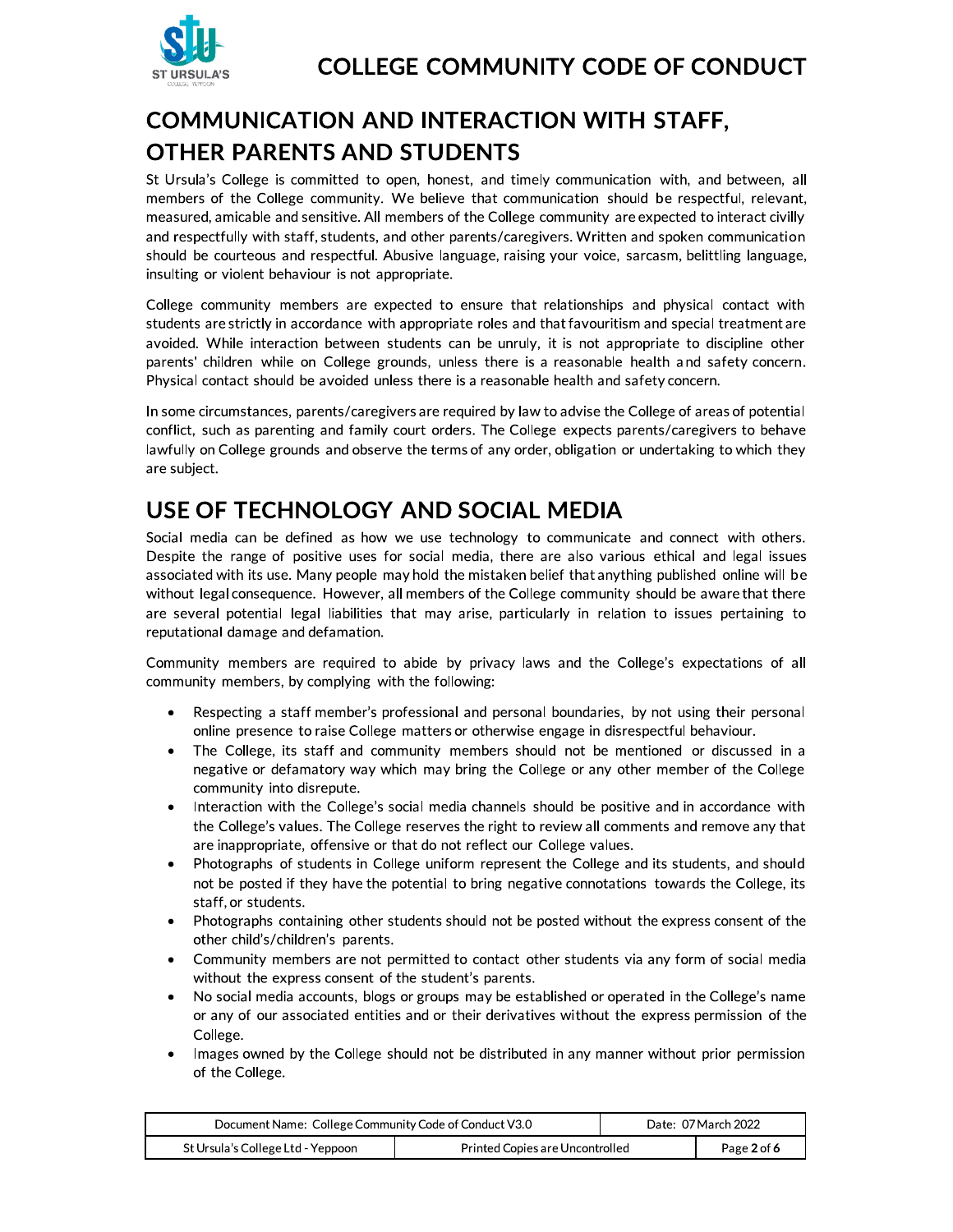

# **CO-CURRICULAR ACTIVITIES**

We recognise that community members are often actively involved in the sporting and co-curricular events of the College. We encourage parents and caregivers to participate in such activities and to support their children. The College has high expectations of parents and caregivers at these events and activities.

College parents and community members are expected to comply with the following principles when attending co-curricular activities:

- Students involved in co-curricular activities do so principally for their enjoyment and should always be encouraged to abide by the rules. They should be taught that team commitment is a consideration and be encouraged to give their best effort.
- Students should be taught that honest effort is as important as victory, so results are accepted without undue disappointment.
- Students should be encouraged to work towards performance improvement and good  $\bullet$ sportsmanship. Never ridicule or yell at a person for making a mistake or for losing.
- Do not publicly question the referee's or official's judgement or his or her honesty.
- Support all efforts to remove verbal and physical abuse from co-curricular activities.  $\bullet$
- Recognise the value and importance of coaches, managers, and officials. They give of their time and resources to provide recreational activities for all students.
- Do not approach a referee or official at any stage during or immediately after an event, except in appreciation.

## **CONDUCT AT MEETINGS**

The College frequently hosts meetings and information sessions to support educational partnerships. Meetings such as the Parents and Friends Association, Year Level Information Sessions, and Parent Teacher Interviews are opportunities for community members to contribute to discussion on issues and to make decisions that will have a positive impact on the College community.

To ensure that this is carried out effectively, community members agree to:

- Conduct activities in accordance with the College Community Code of Conduct.
- Participate in meetings and other community activities in a constructive manner and respect the  $\bullet$ views of others.
- Adhere to the processes available to have issues addressed and decisions reviewed.  $\bullet$
- Use appropriate conduct when participating in the meeting discussions and promote positive  $\bullet$ personal relationships among community members.
- Acknowledge and affirm success of individual and College achievement.  $\bullet$

## **GENERAL CONDUCT**

College parents and community members are expected to comply with the following general conduct principles:

- Support the Principal and staff in the development of a Christ-centred learning community  $\bullet$ based upon the principles of Catholic doctrine.
- Support the School's policies developed in consultation with all stakeholders. The Principal has  $\bullet$ the responsibility to implement these policies.
- Accept responsibility for their daughter's progress and work with the Teaching staff to deal  $\bullet$ promptly with areas of concern.
- Treat all members of the College community with respect and courtesy.
- Acknowledge and affirm success in individual and College achievement.

| Document Name: College Community Code of Conduct V3.0 |                                 | Date: 07 March 2022 |             |
|-------------------------------------------------------|---------------------------------|---------------------|-------------|
| St Ursula's College Ltd - Yeppoon                     | Printed Copies are Uncontrolled |                     | Page 3 of 6 |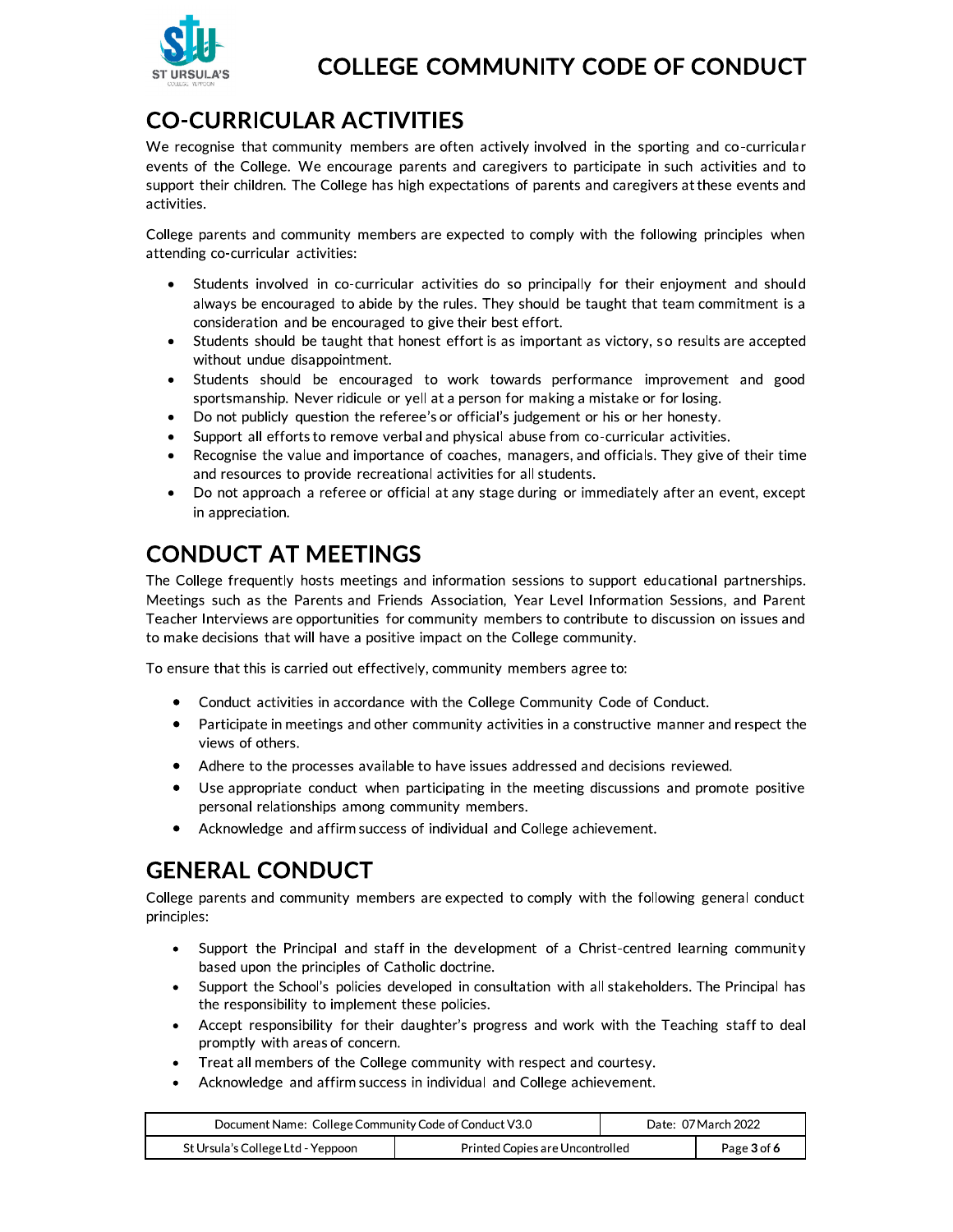

Parents and caregivers, as members of the College community, are also expected to comply with College policies and reasonable directions, including those relating to health, safety, and communications with the College.

### **BREACH OF CONDUCT**

With this in place, it is hoped that parents/caregivers can appropriately direct their concerns and contribute to a harmonious College community that reflects and builds on the College's values. The consequences for breaching this Code of Conduct will be determined by the Principal and may include one of the following:

- A first and final warning meeting and subsequent letter being issued to inform the relevant  $\bullet$ person/s of the outcome of the investigation and that another breach of the Code of Conduct will not be tolerated.
- A ban from being on the College grounds or attending any co-curricular activity.
- A direction, in the case of a parent/carer, that he or she may only communicate with members of staff through a specified College representative.
- In cases of extreme or prolonged breach of this Code of Conduct by a parent/carer, the College  $\bullet$ may terminate the enrolment of the child of that parent.
- The College may, where appropriate, involve other authorities.
- The College may take other such steps as it deems appropriate according to the nature of the breach.

Our College recognises that most interactions within our community are overwhelmingly positive and productive. Our staff value the support and partnership with all members of our College community in the care and development of your daughters.

# **COMPLAINTS & FEEDBACK**

The College takes seriously any issues that are brought to its attention. Complaints will be resolved in a manner that affirms the dignity of those involved and delivers outcomes that foster reconciliation and personal growth through a restorative justice model.

Minor issues may be raised with your daughter's Head of School. Cases of more serious inappropriate conduct or misconduct should be directed to the Deputy Principal - Spiritual and Pastoral, or the College Principal.

The College will act in accordance with its Complaints Handling Policy.

The College acknowledges that most interactions within the College community are overwhelmingly positive and productive. The College staff are grateful for the ongoing support and partnership with all members of the College community in the education, care, and development of our students.

## **STANDARDS OF BEHAVIOUR**

College community members should act according to the following guidelines:

#### Communication

- Use courteous and acceptable written and spoken language. The use of profane, insulting, harassing, aggressive, sarcastic, belittling or otherwise offensive language is not tolerated.
- Accept that swearing, and the use of derogatory terms, sexual jokes, innuendo, and other  $\bullet$ inappropriate language in the College environment or around students will not be tolerated.
- Give encouraging and constructive feedback rather than negative criticism.

| Document Name: College Community Code of Conduct V3.0 |                                 | Date: 07 March 2022 |             |
|-------------------------------------------------------|---------------------------------|---------------------|-------------|
| St Ursula's College Ltd - Yeppoon                     | Printed Copies are Uncontrolled |                     | Page 4 of 6 |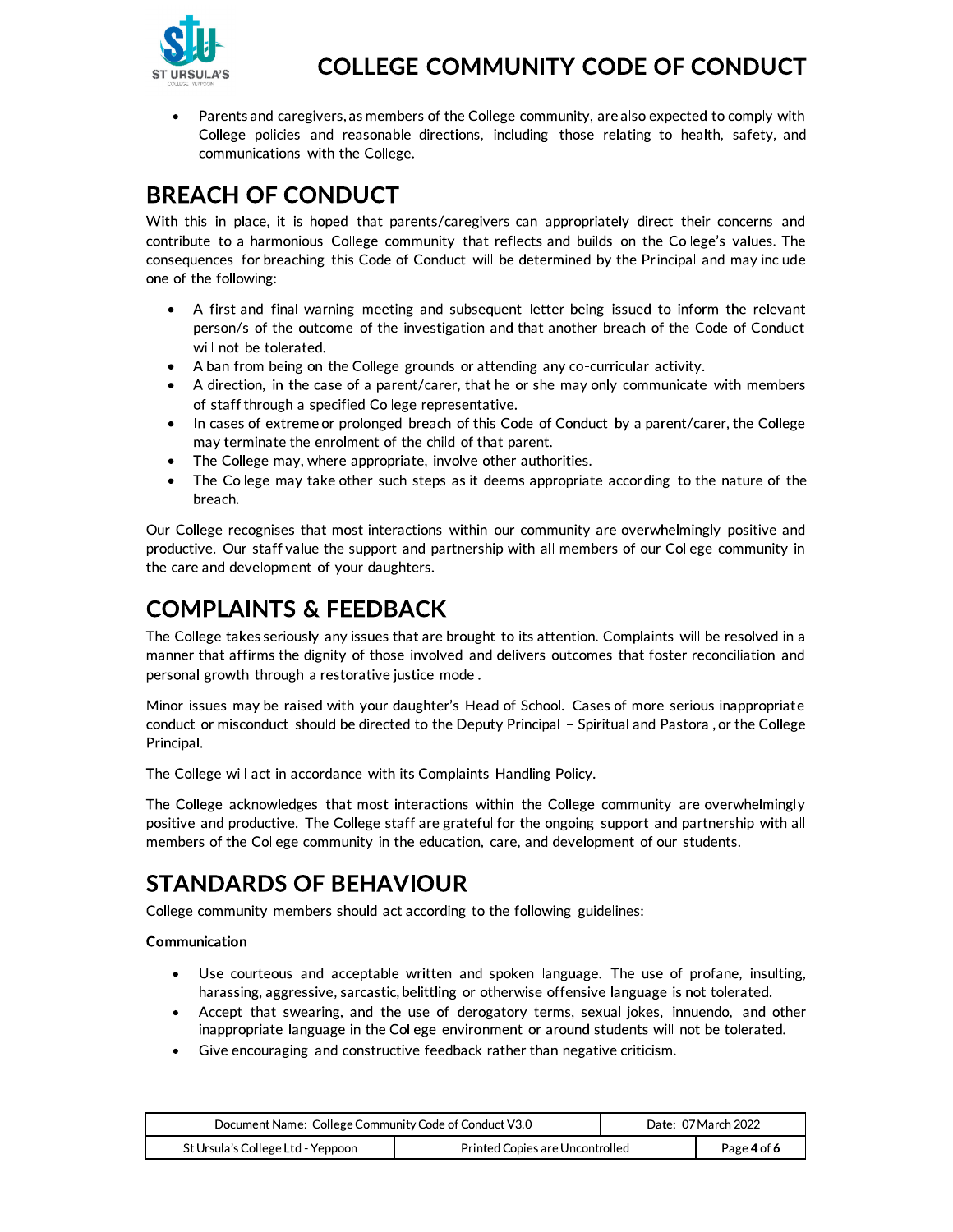

- Responses to emails and telephone calls by the College are not expected to be instantaneous or  $\bullet$ out of normal working hours, unless of an urgent nature. The College's response time for emails is within 48 hours.
- While on College grounds or attending College activities, staff are responsible for the students  $\bullet$ that are enrolled in the College.
- Community members and other persons attending with children not enrolled in the College, are  $\bullet$ responsible for supervising the behaviour of those children.
- Discipline of students is the responsibility of staff and, therefore, any matters or concerns  $\bullet$ related to managing students' behaviour should be referred to College staff immediately.
- Under no circumstances should a student, community member of staff be approached in a  $\bullet$ confrontational manner.

#### **Relationships**

- Respect diversity in people, their ideas and opinions and treat others fairly, regardless of their  $\bullet$ race, ancestry, place of origin, colour, ethnic origin, citizenship, religion, gender, sexual orientation, age, or disability.
- Respect the legal and moral rights of others and treat them with dignity, civility, and respect  $\bullet$ always, and especially when there is a disagreement.
- Respect the value and importance of staff and volunteers within the College community.  $\bullet$
- Acknowledge and affirm success in individual and College achievement.
- Refrain from public criticism of College students and staff and College activities and events.
- Refrain from actions and behaviour that constitutes harassment or discrimination, including inappropriate use of social media and email.

| Document Name: College Community Code of Conduct V3.0 |                                 | Date: 07 March 2022 |             |
|-------------------------------------------------------|---------------------------------|---------------------|-------------|
| St Ursula's College Ltd - Yeppoon                     | Printed Copies are Uncontrolled |                     | Page 5 of 6 |